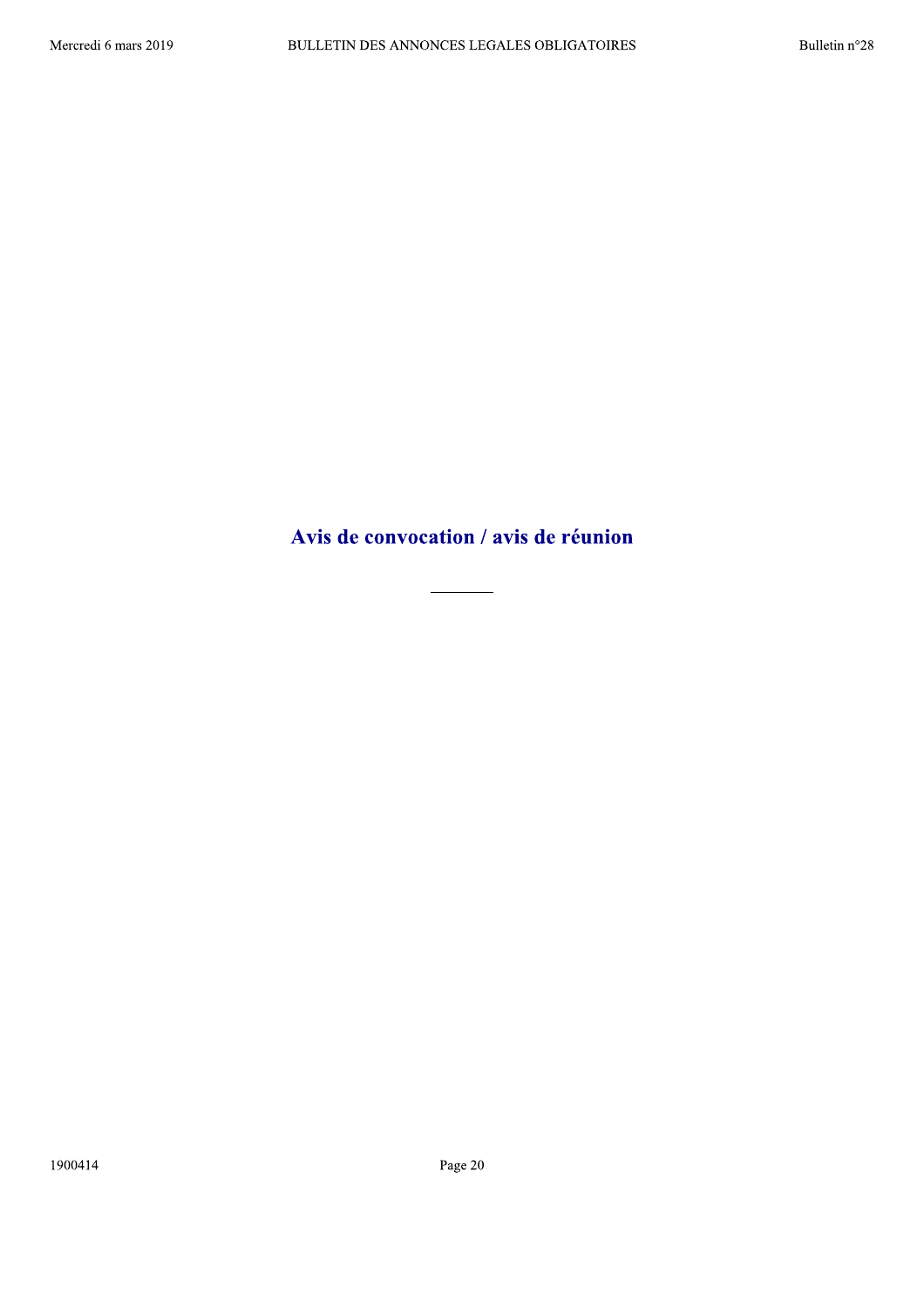# **POULAILLON**

Société Anonyme au capital de 5 111 119 euros Siège social : 8 rue du Luxembourg 68310 WITTELSHEIM 493 311 435 RCS MULHOUSE 2007 B 19

#### **AVIS DE CONVOCATION**

Les actionnaires de la société POULAILLON sont avisés qu'une assemblée générale mixte se tiendra le 26 mars 2019 à 18h00, au 15, rue des Pays Bas -68310 Wittelsheim, afin de délibérer sur l'ordre du jour indiqué ci-après :

### De la compétence de l'Assemblée Générale Ordinaire

- Rapport de gestion sur les comptes sociaux et consolidés du Groupe établi par le Conseil d'Administration incluant le rapport sur le gouvernement d'entreprise visé à l'article L225-37 alinéa 6 du code de commerce,

- Rapport des Commissaires aux Comptes sur les comptes sociaux annuels et rapport sur les comptes consolidés.

- Rapports spéciaux du Conseil d'Administration établis en application des articles L225-184 et L225-197-4 du code de commerce sur les opérations de souscription ou d'achat d'actions et d'attribution gratuite d'actions,

- Approbation des comptes sociaux de l'exercice clos le 30 septembre 2018 et des charges non déductibles,

- Quitus au Conseil d'administration

- Approbation des comptes consolidés de l'exercice clos le 30 septembre 2018,

- Affectation du résultat de l'exercice clos le 30 septembre 2018 et distribution d'un dividende prélevé sur le bénéfice distribuable dudit exercice,

- Fixation du montant global des jetons de présence alloué au Conseil d'Administration,

- Rapport spécial des Commissaires aux comptes établi en application de l'article L. 225-40 du Code de commerce - Approbation en application de l'article L. 225-40 du Code de commerce de la conclusion d'un avenant à la convention d'intégration fiscale conclue le 8 octobre 2012 avec la société AU MOULIN POULAILLON dont Madame Magali POULAILLON (Administrateur et Directeur Général Délégué de la Société) est gérante,

- Rapport spécial des Commissaires aux comptes établi en application de l'article L. 225-40 du Code de commerce - Approbation en application de l'article L. 225-40 du Code de commerce de la conclusion d'une convention d'abandon de créance avec la société EAUX MINERALES DE VELLEMINFROY dont la Société est présidente et dont Monsieur Paul POULAILLON (Président du Conseil d'Administration de la Société) est le représentant permanent,

- Examen du rapport des commissaires aux comptes sur les conventions visées aux articles L.225-38 et suivants du Code de commerce,

- Autorisation à conférer au Conseil d'Administration en application de l'article L.225-209 du Code de commerce en vue de l'achat par la Société de ses propres actions.

- Nomination d'un nouvel administrateur.

- Renouvellement du mandat de commissaire aux comptes titulaire de la Société de Monsieur Jean FOLTZER.

- Renouvellement du mandat de commissaire aux comptes suppléant de la Société de la société AUDITEX,

- Pouvoirs pour l'accomplissement des formalités.

#### De la compétence de l'Assemblée Générale Extraordinaire

- Autorisation à consentir au Conseil d'Administration en vue de réduire le capital social par voie d'annulation d'actions auto détenues dans le cadre de l'autorisation de rachat par la Société de ses propres actions,

L'avis de réunion comportant le texte des projets de résolution a été publié au Bulletin des Annonces Légales Obligatoires n° 21 du 18 février 2019.

Il est précisé que le projet de texte de la quatrième résolution relatif à l'affectation du résultat de l'exercice clos le 30 septembre 2018 a été amendé par le Président du conseil d'administration dûment habilité à cet effet par le conseil d'administration, s'agissant de la date de mise en paiement du dividende qui interviendra le 10 avril 2019 au lieu et place du 11 avril 2019 ; les autres projets de résolution demeurant inchangées

## **OUATRIEME RESOLUTION**

#### (Affectation du résultat de l'exercice clos le 30 septembre 2018 et distribution d'un dividende prélevé sur le bénéfice distribuable dudit exercice)

L'Assemblée Générale, statuant aux conditions de quorum et de majorité requises pour les assemblées générales ordinaires, sur proposition du Conseil d'Administration.

décide d'affecter le bénéfice de l'exercice clos le 30 septembre 2018 de la manière suivante :

|                                                                          | Affectation        | Origine            |
|--------------------------------------------------------------------------|--------------------|--------------------|
| Bénéfice de l'exercice :                                                 |                    | 365 063,20 euros   |
| Report à nouveau créditeur :                                             |                    | 961 790,50 euros   |
| Soit un bénéfice distribuable de :                                       |                    | 1 326 853,70 euros |
| Paiement aux actionnaires d'un dividende par action de :                 | $0.04$ euro        |                    |
| Soit un dividende global de :                                            | 204.444.76 euros   |                    |
| (sur la base des 5.111.119 actions composant le capital de la société au |                    |                    |
| 30 septembre 2018)*                                                      |                    |                    |
| Le solde, au compte « Report à nouveau » :                               | 1 122 408.94 euros |                    |

décide que le dividende sera détaché de l'action le 08 avril 2019 et mis en paiement le 10 avril 2019.

Ce dividende est éligible, pour les personnes physiques fiscalement domiciliées en France, à la réfaction prévue à l'article 158, 3-2° du Code général des impôts.

prend acte, conformément aux dispositions de l'article 243 bis du Code général des impôts, du montant des dividendes mis en distribution au titre des trois (3) exercices précédents, du montant des revenus distribués au titre de ces mêmes exercices éligibles à l'abattement de quarante pour cent (40%) mentionné au 2° du 3 de l'article 158 dudit code, ainsi que de celui des revenus distribués non éligibles à cet abattement :